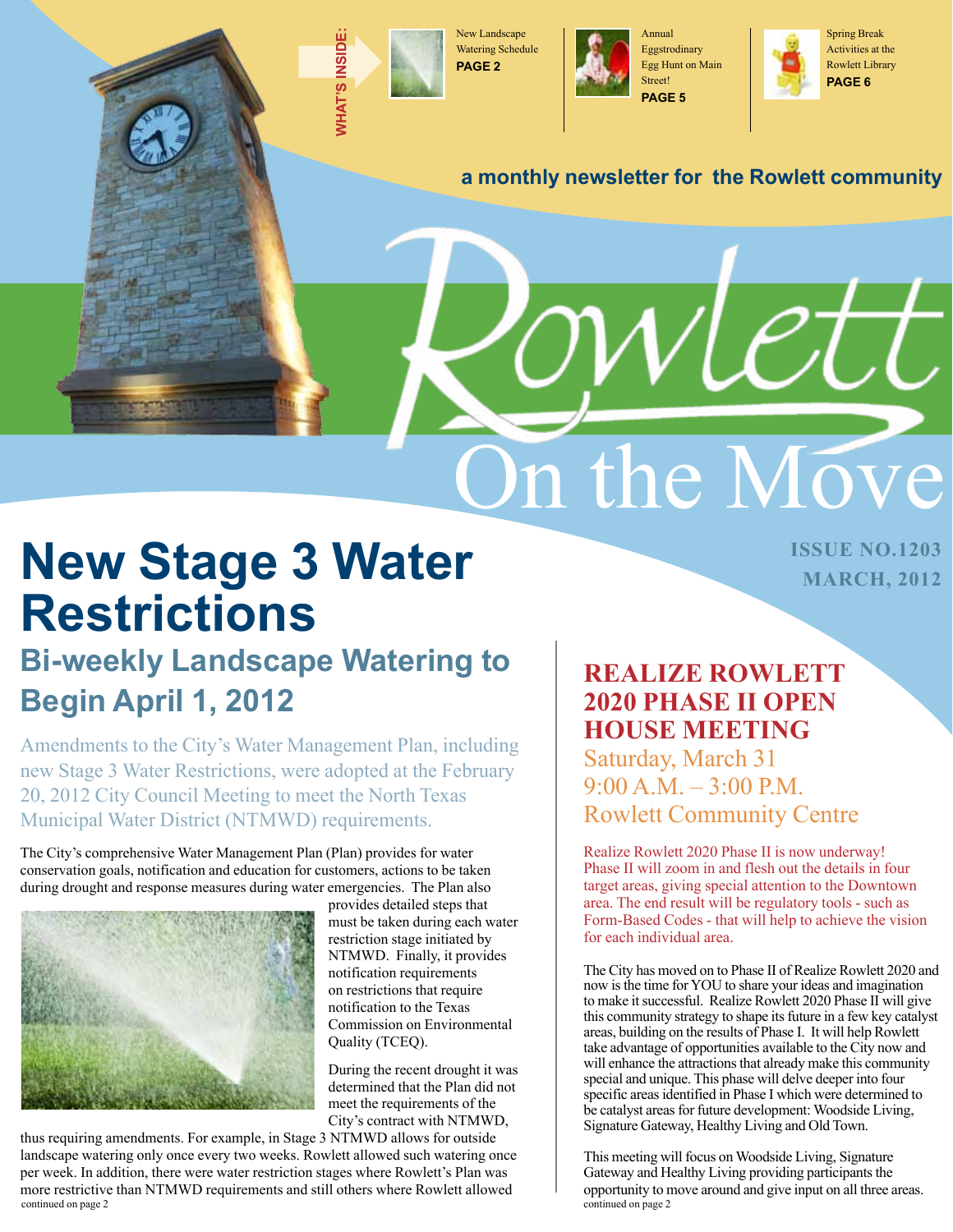#### continued from page 1 something that NTMWD does not allow.

As we talked about in the February *[Rowlett on the Move](http://www.rowlett.com/DocumentView.aspx?DID=4114)* newsletter, the issue NTMWD is currently facing is one of water supply, this is no longer a drought situation. 28% of their supply is unavailable as Lake Texoma cannot be utilized because of the

**SA**<br>
sched<br>
numb **yone.**<br>im Rogers<br>B Manager  *A bi-weekly watering schedule using address numbers allows the water system to better ensure adequate water pressure for everyone.*

Tim Rogers Utility Operations Manager

invasive Zebra Mussel infestation. Therefore we must remain in Stage 3 Water Restrictions with a continued 10% reduction goal.

The key changes are listed below. View the City of [Rowlett](http://www.rowlett.com/DocumentView.aspx?DID=4137)  [Water Management Plan](http://www.rowlett.com/DocumentView.aspx?DID=4137) for complete information on all water restriction stages.

- Bi-weekly (once every two weeks) watering schedule has been modified from using trash pick-up day to using the ending number of the physical address. This allows the water system to more equitably spread the water pressure over seven days versus five days.
- Lawn irrigation watering is prohibited from 10:00 AM to 6:00 PM.

#### The first Realize Rowlett 2020 Phase II Open House focuses on three target areas (*continued from page 1*)



This is the area west of Waterview and north of Liberty Grove Road. Woodside Living is envisioned as residential neighborhood that embraces traditional neighborhood development and the trees and open spaces along Muddy Creek.



#### **WOODSIDE LIVING HEALTHY LIVING**

This is the area near Lakepointe Hospital and the future Scenic Point Park. Healthy Living is envisioned as a mixed-use residential neighborhood with a strong focus on health.



#### **SIGNATURE GATEWAY**

This is the area at the southern tip of Rowlett east of the President George Bush Turnpike (PGBT). Signature Gateway is envisioned as a mixed-use area with the tallest buildings in Rowlett, providing an "address" and focal point.

#### **Realize rowlett 2020 phase ii open house: Focus on Downtown!**

Thursday, April 5  $6:00 - 8:00$  P.M. Rowlett Community Centre

This second meeting is your chance to share thoughts and ideas on the fourth area, Old Town, targeted in Phase II. This is the area near Main Street and the DART Light Rail Station known as Downtown. Downtown will continue to represent our community's history but will also integrate denser mixed-use products supported by the DART Light Rail Station.



### **When Can I Water?**

Bi-weekly watering schedule is determined by the last number of the address.

| <b>Address Ending In</b> | <b>Watering Day</b>          |  |  |
|--------------------------|------------------------------|--|--|
|                          | <b>Every Other Sunday</b>    |  |  |
| 3 or 4                   | <b>Every Other Monday</b>    |  |  |
|                          | <b>Every Other Tuesday</b>   |  |  |
| 6 or 7                   | <b>Every Other Wednesday</b> |  |  |
| $\mathbf 2$              | <b>Every Other Thursday</b>  |  |  |
| 8 or 9                   | <b>Every Other Friday</b>    |  |  |
| 5                        | <b>Every Other Saturday</b>  |  |  |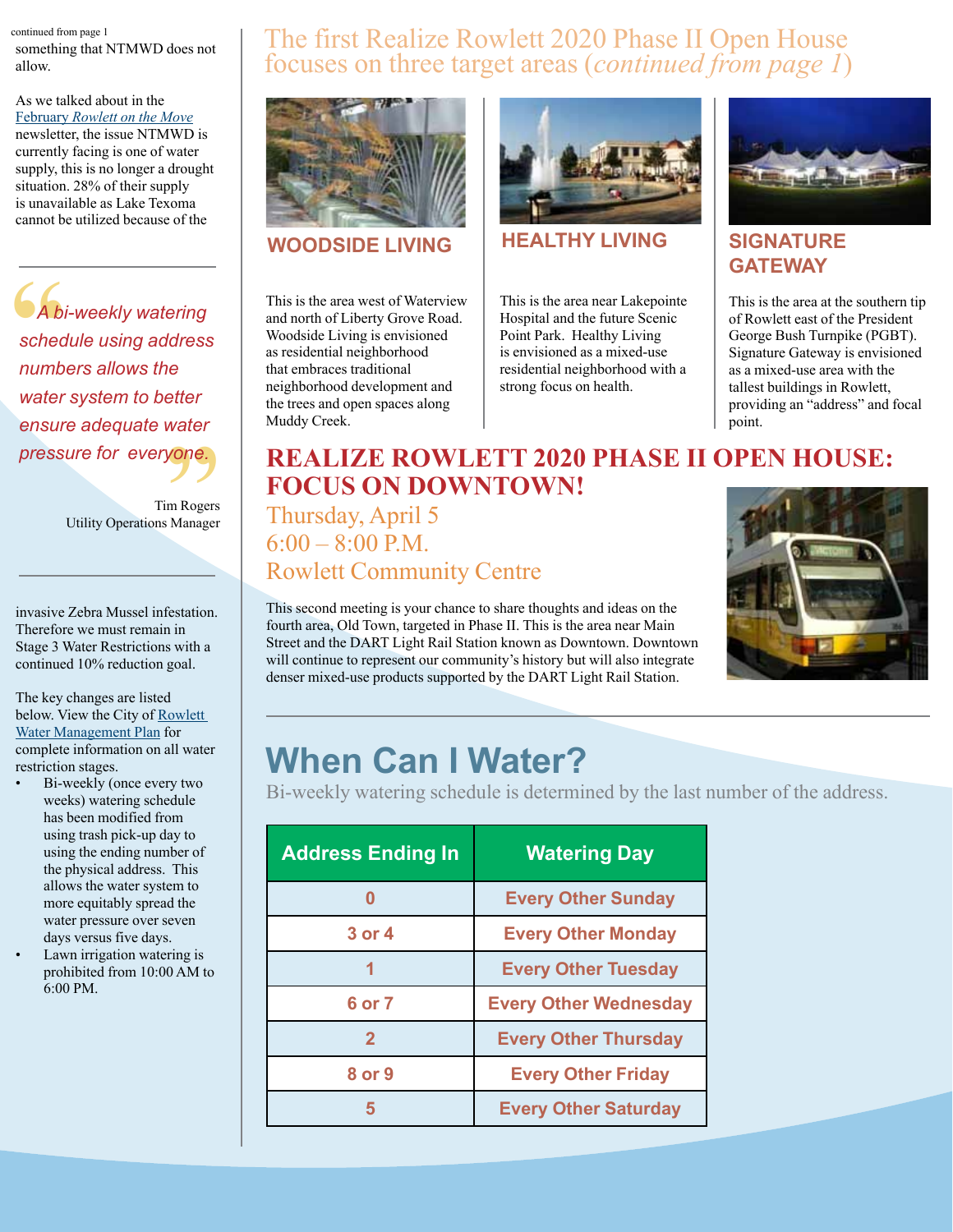## March is Clean-up Month in Rowlett! **MARCH CLEAN-UP Campaign**

March 1 - 31, 2012 Dumpsters located at [1409 Castle Drive](http://www.ci.rowlett.tx.us/index.aspx?NID=938&ART=2399&admin=1) just east of Rowlett Road Open Daily 10:00 A.M. – 6:00 P.M.

Clean out the garage, trim those trees and bushes, increase your property value and get a jump on spring cleaning! The annual March Clean-up Campaign allows Rowlett residents to dispose of brush and nonhazardous bulk items free of charge and without limits on the number of visits.

The program runs every day in March, including weekends, weather permitting. The site will be closed if it is raining. A driver's license or ID is required as proof of residence and a Wylie address with an East Fork water bill is acceptable.

For more information, please contact the City of Rowlett Action Center at 972-463-CITY (2489).



**Hazardous and Unacceptable Materials Include:**

Televisions, computer components or monitors Tires, batteries or automobile parts Any chemicals or liquids such as paint, motor oil or solvents Dirt, rock or concrete Construction, demolition or roofing materials Herbicides, pesticides, fertilizers or pool chemicals Freon or Freon-containing appliances (such as air conditioners, freezers, or refrigerators) Commercial contractor discards

# **Rowlett Hosts Exchange Students**

**20 German Exchange Students Visit City Hall** 



A group of 20 German Exchange Students visiting Rowlett for three weeks came to City Hall on Wednesday, February 15 for a tour and to learn about the Council/Manager form of city government.

Mayor Todd Gottel spoke to them about the City Council and all the exciting progress happening in Rowlett. The students and their chaperones then enjoyed shopping in downtown Rowlett and lunch at Big Star Burgers!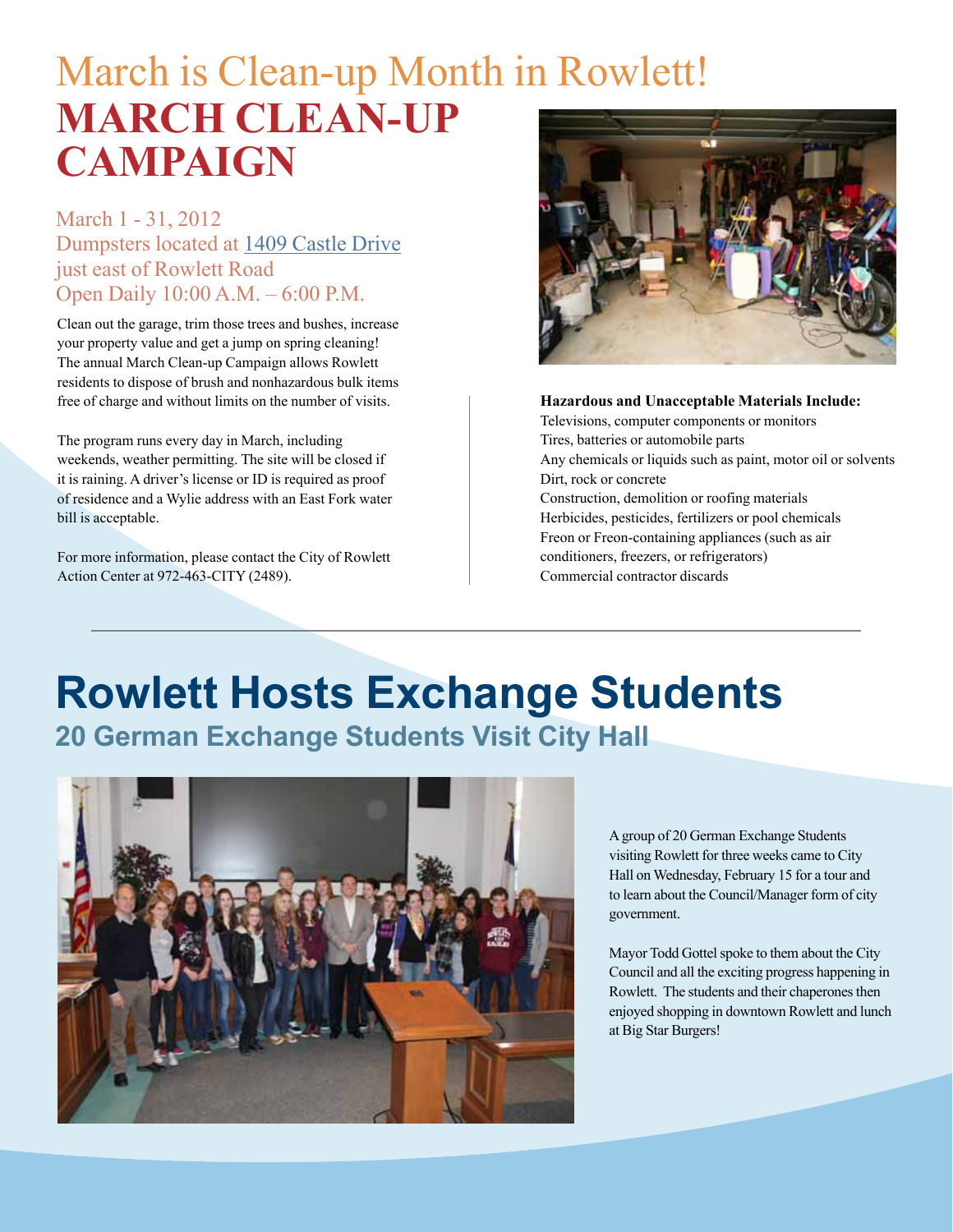### **Rowlett Police Department Reminds Motorists of Construction Zone Safety**

Work zone safety and awareness are critical, both for drivers and the men and women that work on our streets every day.

While work zone fatalities and crashes have declined significantly, in fact TxDOT saw a 35 percent decrease in work zone fatalities in 2009 from the previous year because of increased safety measures and public outreach efforts, there is still work to do. With approximately 80,000 miles of roadways in Texas it is important for motorists to understand the necessity of safely operating their vehicle through road construction work zones.

Everyone knows that roadway construction zones are a dangerous place to work, however almost no one realizes that they can be even more dangerous to the motorists who drive through them. There are numerous hazards present to navigate such as narrowed and/or shifted lanes of traffic, debris in the road, trucks and heavy equipment entering and exiting the road at unexpected locations and obstructions in the road like construction barriers, barrels and concrete barrier walls.

**6**<br>
deci<br>
are <sup>S.</sup>  *While work zone fatalities have decreased, the 108 fatalities in 2009 are still too many. Work zone safety is everyone's responsibility; it is not the place to speed, drive aggressively or drive while distracted. The Rowlett Police Department asks that everyone take an active interest in their safety and the safety of the workers by increasing their alertness and driving defensively when traveling through* 

Lt. Leroy Brantley Rowlett Police Department

#### **Work Zone Safety Statistics**

There are more than 1000 active road construction work zones in Texas at any one time

- Four out of every five work zone fatalities are motorists traveling through the work zone.
- 46% of all work zone fatalities for 2009 were aged 35 years old or younger
- 66% of all work zone fatalities for 2009 were male

*construction zones.*

40% of all work zone fatalities for 2009 were drug and alcohol-related.

Work zones have been improved through engineered traffic control plans featuring better signage, smoother transitions and more advanced warning systems but the most important safety factor in reducing the hazards associated with work zones and reducing crashes in them is an alert, knowledgeable and defensive driver. Motorists should always be alert to changing road conditions and not take existing conditions for granted, road construction conditions are dynamic and can change on a daily basis.



**5 Work Zone Driving Safety Tips**

**1 Slow Down!** Pay close attention to posted signs and reduced speed **limits** 

**2**<br>**2**<br>**2**<br>**2**<br>**2**<br>**2**<br>**2 Stay Alert!** Expect the unexpected and drive defensively.

**3 Back Off!** Leave ample space between you and the vehicle in front of you for evasive maneuvers.

**4 Stay Off the Phone!** Pay attention to changing road conditions, eliminate distractions in the vehicle.

**Watch for Flaggers!** 

**h for Flag**<br>nge fast in v<br>s in a work<br>rew flagger: Things change fast in work zones. Obey all traffic control devices in a work zone, especially road crew flaggers.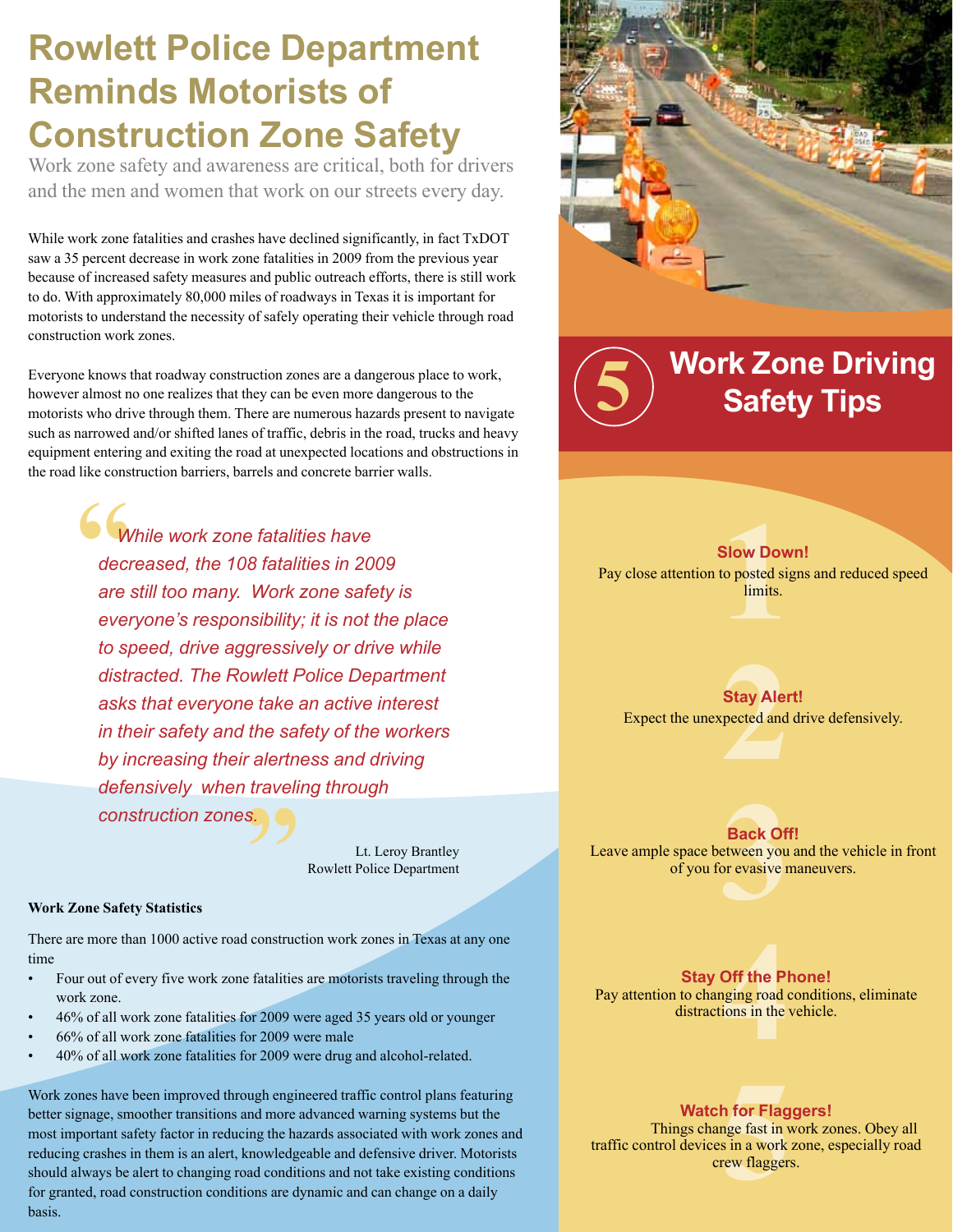## **March events** Spring is in the air!

## *Eggstaordinary Egg Hunt!*

Saturday, March 31 10:00 A.M. - Noon 4000 Main Street

Join us in downtown Rowlett on Main Street for the Eggstraordinary Egg Hunt.

Kids, grab your Easter basket and hippity-hop on over to hunt for 20,000 treat-filled Easter eggs! Enjoy face painting, bounce houses, music, photos with the Easter Bunny and much more.

**Dress up your stroller or wagon for the best decorated wagon or stroller contest. Line up for the contest at 11:15.**

Parking is available at Coyle Middle School and Herfurth Park



**The hunt is divided by age group:**

**Angel Kids (on a separate field):**

Babies to age 3 10:30 am

Ages 4 to 6  $10:45$  am Ages 7 to 10 11:00 am

Babies to age 3 10:30 am

Ages 4 to 6  $10:45$  am

Ages 7 to 10  $11:00$  am

## **City Manager's Book Club**

Finding connections in the most surprising ways! Thursday, March 15 - 7:00 pm

Rowlett's most popular book club meets on Thursday, September 15 to continue the discussion of *Team of Rivals: The Political Genius of Abraham Lincoln* by Doris Kearns Goodwin as chapters 9-19 are reviewed.

A wide variety of book offerings followed by



a lively review and conversation are ensured in this monthly book club led by City Manager Lynda Humble.

Meetings are at 7:00 p.m. on the third Thursday of each month, September through May.

#### **2nd Annual SpringFest**  Saturday, March 31 10:00 A.M – Noon



Hop into the Library before or after the kids hunt for eggs out front during the Eggstrordinary Egg Hunt for games, crafts and pictures with Dewey Duck!

### **Low Cost Vaccination Clinic**



**Saturday, March 10 12:30 - 2:30 P.M. Rowlett Animal Shelter 4402 Industrial**

With all the outdoor activities Spring is sure to bring, now is the time to ensure your pet's vaccinations are up to date!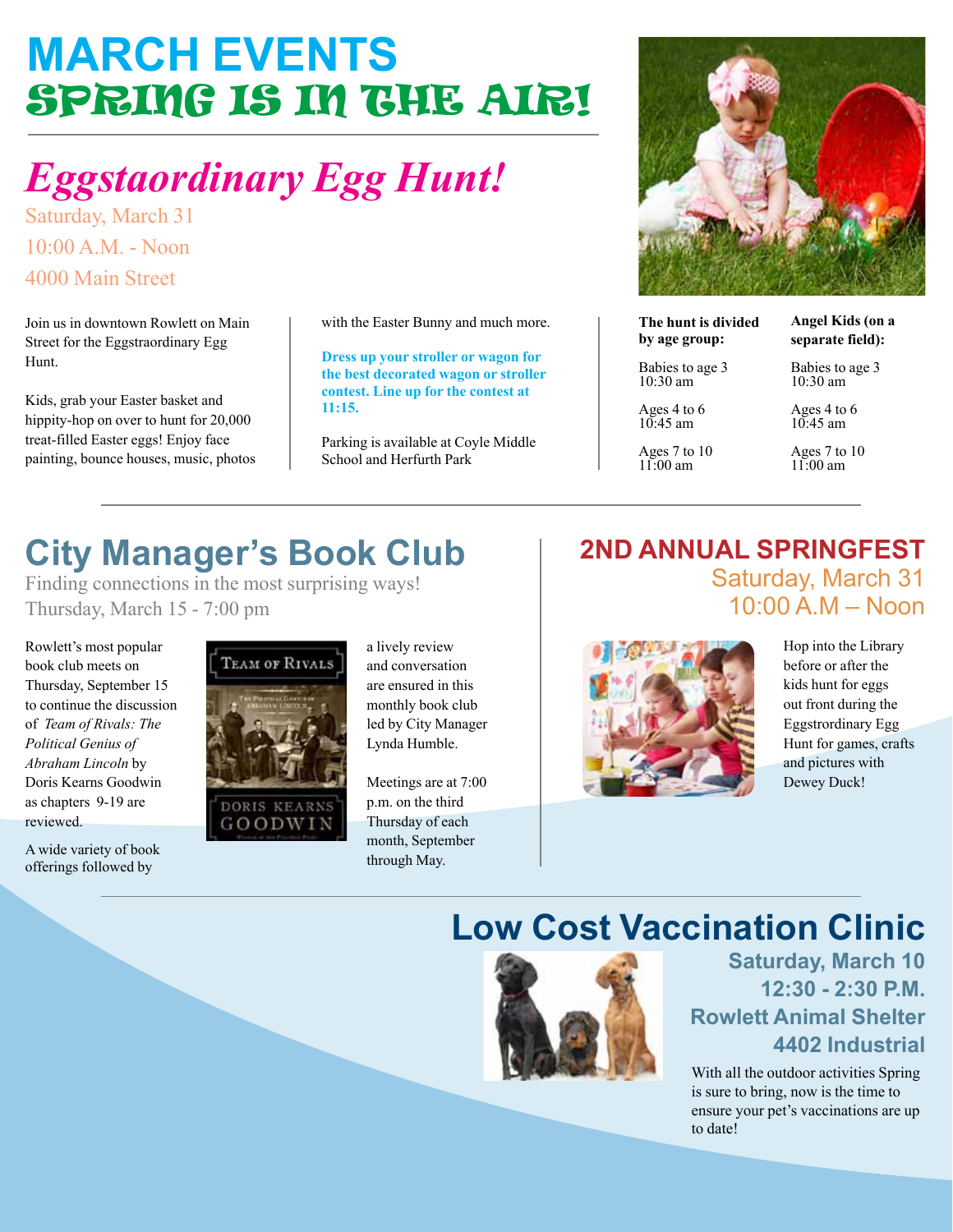### Spring break at the library **Check Out Five Days of Fun Activities!**

| LEGOS!<br>$2:00$ $P.M.$<br>Grades I-6 (ages 6-11)            | <b>Monday, March 12</b><br><b>Grades 1-6 (ages 6-11)</b><br><b>Come and show your mad Lego-</b><br>building skills!                                                                                     | <b>IEGO</b> |
|--------------------------------------------------------------|---------------------------------------------------------------------------------------------------------------------------------------------------------------------------------------------------------|-------------|
| MUNGER<br>GAMESH<br>2800 P.M.<br>000039 7-12<br>[0039 12-18] | <b>Tuesday, March 13</b><br><b>Celebrate the release of the movie</b><br>based on the popular young adult<br>book. Would YOU survive the Hunger<br><b>Games? Play "survival" games and</b><br>find out! |             |
| American                                                     | <b>Wednesday, March 14</b><br><b>Bring your doll for a fun afternoon</b>                                                                                                                                |             |

#### **Bring your doll for a fun afternoon with others and their dolls!**



#### St. Patrick's Day Cakewalk!

Grades 1-6 (ages 6-11)

2:00 P.M. All ages welcome!

### **Thursday, March 15**

**Celebrate St. Patrick's Day on the lawn with the Library's Dewey Duck, Haley Hippo from the Wet Zone, the Fire Department's Red E. Fox along with Joe Justice and Eddie Eagle from the Police Department! Win cakes and yummy baked goods from Rowlett bakeries and sponsors.**



### **Titanic!**

 $2:00 \n9. M.$ 

2:00 P.M. Grades 7-12 (ages 12 18)

#### **Friday, March 16**

**The Titanic went under 100 years ago. Would you survive the sinking of this "unsinkable" ocean liner? Find out your chances by playing "survival" games!**

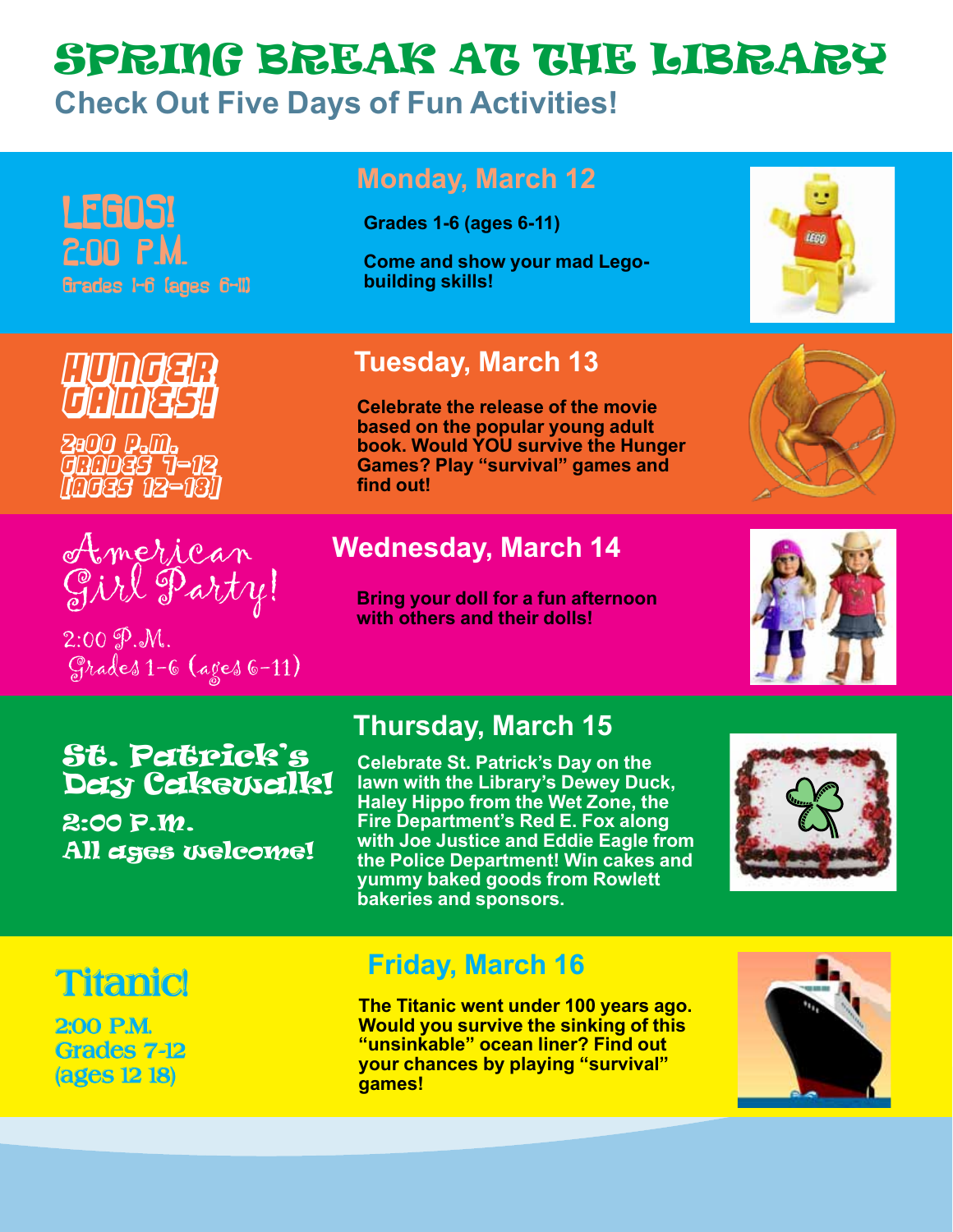### **Construction Corner an update on street construction projects around town**



to expand parking space.

Installation of the overhead catenary system is under way, work began recently at the Rowlett station and is proceeding westerly at a rapid pace. The final tie into the existing overhead system will be included with the final track cut-over in June. Static systems testing (testing of crossing devices, traction power substations and Rowlett Station communications systems) will begin this month, followed by dynamic testing to include

## **DART Light Rail Blue Line**

Scheduled to open December 3, 2012 the DART Light Rail Blue Line extension is in the final stretch!

The track work is now complete with the exception of the final cut-over into the Downtown Garland Station, which is scheduled for mid-June. The Downtown Rowlett Station parking and bus loop was turned over to DART bus operations on January 30 in order for the existing bus area to be retrofitted tests with a DART light rail vehicle, are scheduled to begin April 23. At the end of April, integrated communication system testing will begin to assure DART Operations/Train Control is receiving all communications from Blue Line signals and systems. This testing will precede final integrated testing which will include simulated rail service. This testing will begin August 28.

Once all systems have been certified for safety requirements, the system will be green-lighted to open for service on December 3…just in time to ride the train and enjoy holiday activities all over the Metroplex!

#### **Rowlett Road Phase 2**

**The City is delighted to share that this final phase of Rowlett Road, between Century and Miller Road, is significantly ahead of schedule with an anticipated May completion and opening!**





### **Merritt Road Interconnector**

**project will widen Merritt Road to four lanes**

The final stages of Right of Way acquisition are underway to widen Merritt Road from two lanes to a four lane divided highway. This road will connect from the Merritt Road interchange at the President George Bush Turnpike in Sachse to the Liberty Grove Interconnector in Rowlett. This is a \$14 million multi-jurisdictional project funded at an 80% match with Regional Transportation Funding. The City anticipates going out for bid on the 18 month-long project in late spring.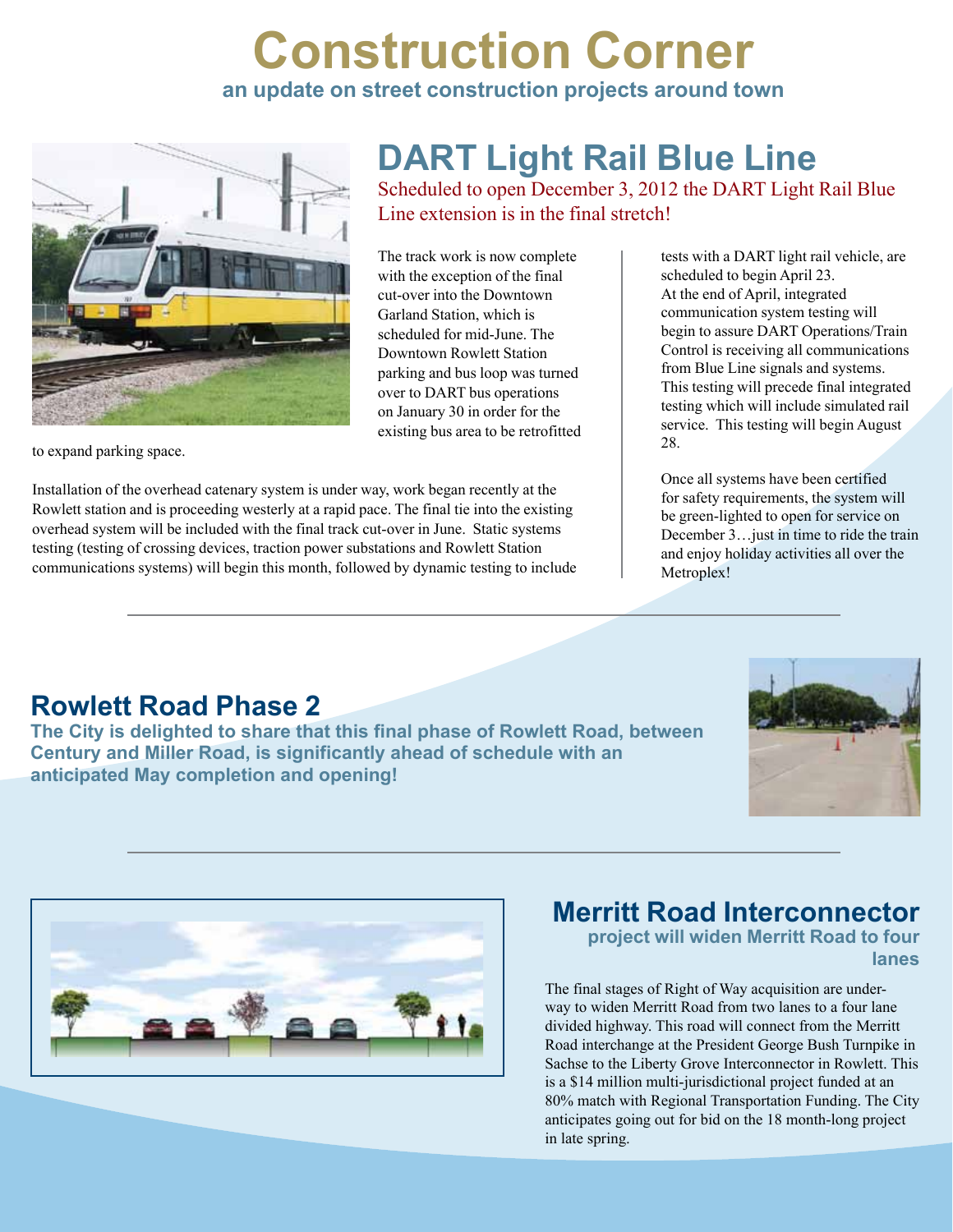## **National Flood Awareness Week**

### **March 18 - 24**

Floods are the most common and widespread of all natural disasters, except fire. As we move into the spring storm season here are some tips to assist you in developing a family plan and ensuring you are ready to act in the case of flooding in our community.



*Springfield Park - January 2012*

#### **Prepare a family disaster plan**

- 1. Keep insurance policies, documents and other valuables in a safe deosit box.
- 2. Identify where you could go if told to evacuate. Choose several places - a friend's home in another town, a motel or a shelter.
- 3. Assemble a disaster supplies kit containing: First aid kit and essential medications.

Canned food and can opener.

At least three gallons of water per person per day. Protective clothing, rainwear and bedding or sleeping bags. Battery-powered radio, flashlight and extra batteries. Special items for infants, elderly, or disabled family members.

Written instructions for how to turn off electricity, gas and water if authorities advise you to do so (remember, you'll need a professional to turn them back on).

### **Turn Around, Don't Drown!**



*Miller Road - January 2012*

*Do not drive through water running across the road ... you have no way of knowing how deep it is. If your car stalls in rapidly rising waters, abandon it immediately and climb to higher ground.*

Floods can be slow or fast rising but generally develop over a period of days. Flash floods usually result from intense storms dropping large amounts of rain within a brief period. They occur with little or no warning and can reach full peak in only a few minutes.

Neighborhoods located in low-lying areas are especially at risk for flooding, those near creeks, lakes and other bodies of water are vulnerable, too.

- If it has rained hard for several hours or rained steadily for several days, prepare for the possibility of flooding.
- Closely monitor a local radio station, television or NOAA Weather Radio for flood information.
	- → A flood watch means a flood is possible in your area.
	- →A flood warning means flooding is already occurring or will occur soon in your area. If told to evacuate, do so immediately.
	- Flash floods can take only a few minutes or a few hours to develop. Be alert to signs of flash flooding and be ready to evacuate on a moment's notice.If you think flooding has begun, evacuate immediately. You may have only seconds to escape. Act quickly!
	- →A flash flood watch means flash flooding is possible in your area.
	- →A flash flood warning means a flash flood is occurring or will occur very soon.